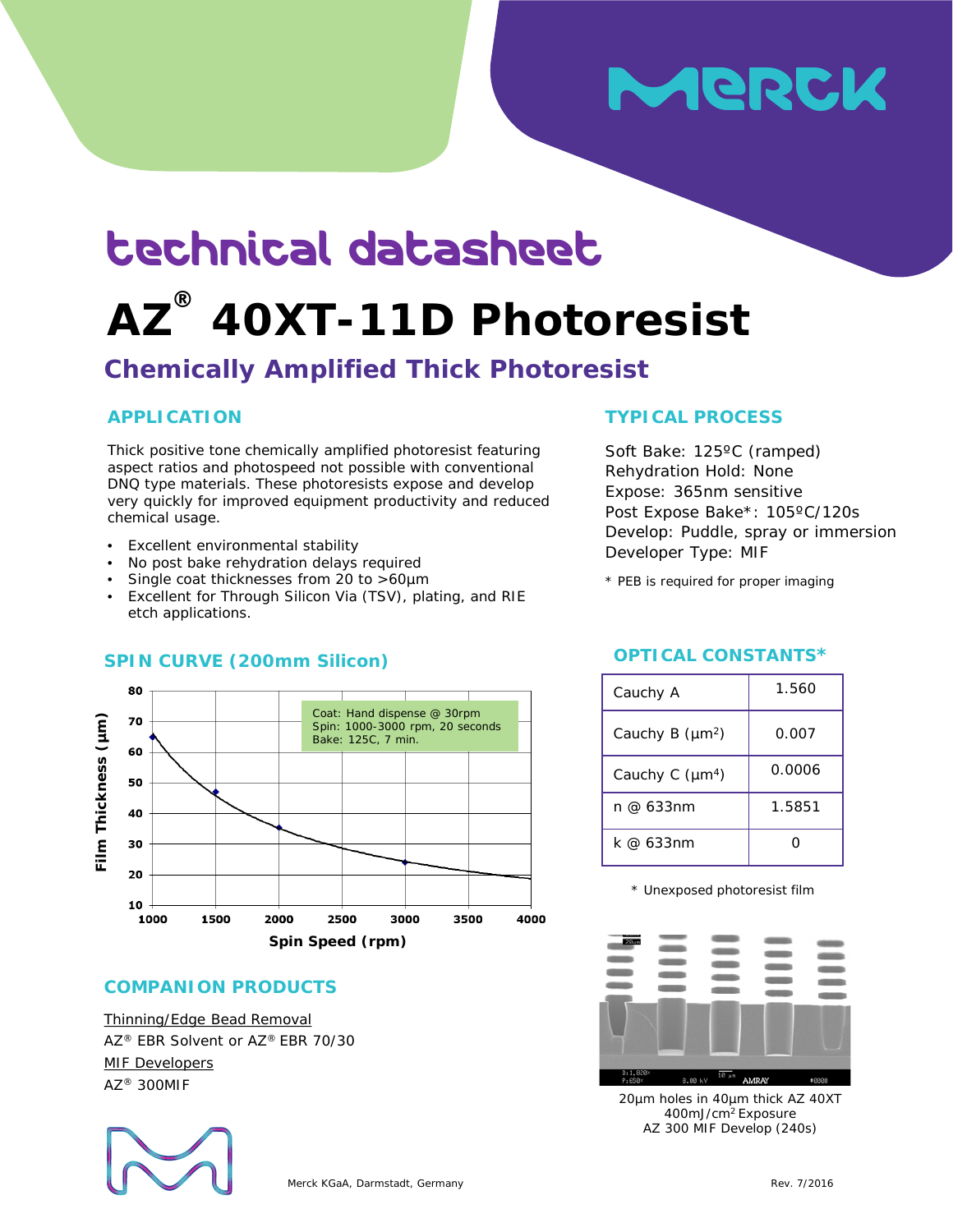#### **REFERENCE PROCESS (40µm Film Thickness on 200mm Si)**

| <b>Process Step</b> | <b>Parameters</b>                                                      |
|---------------------|------------------------------------------------------------------------|
| Prime               | HMDS $140^{\circ}$ C/60s (vapor)                                       |
| Coat                | Dynamic dispense at 30rpm, 40um thick film on bare Si                  |
| Soft Bake           | 125C proximity: 120s @1.27mm, 120s @ 0.63mm, 180s contact              |
| Post Bake Delay     | None                                                                   |
| Expose              | Suss MA-200 aligner, 20µm proximity gap, 400mJ/cm <sup>2</sup> nominal |
| Post Expose Bake    | 105C proximity: 10s @ 1.3mm, 10s @ 0.6mm, 80s contact                  |
| Develop             | AZ 300MIF, 4 x 60 second puddles                                       |

#### **Line and Hole Resolution (1:1 pitch) @ 400mJ/cm2**





| 0.00 kV | f. | AMRAY | <b>40030</b> |  |
|---------|----|-------|--------------|--|
|         |    |       |              |  |
|         |    |       |              |  |
|         |    |       |              |  |
|         |    |       |              |  |
|         |    |       |              |  |
|         |    |       |              |  |

| 1 <sub>0</sub><br>$20 \mu m$<br>$10 - 1$ |  |  |  |  |
|------------------------------------------|--|--|--|--|
|                                          |  |  |  |  |
|                                          |  |  |  |  |



#### **Pattern Profile Detail (20µm Lines and Holes)**



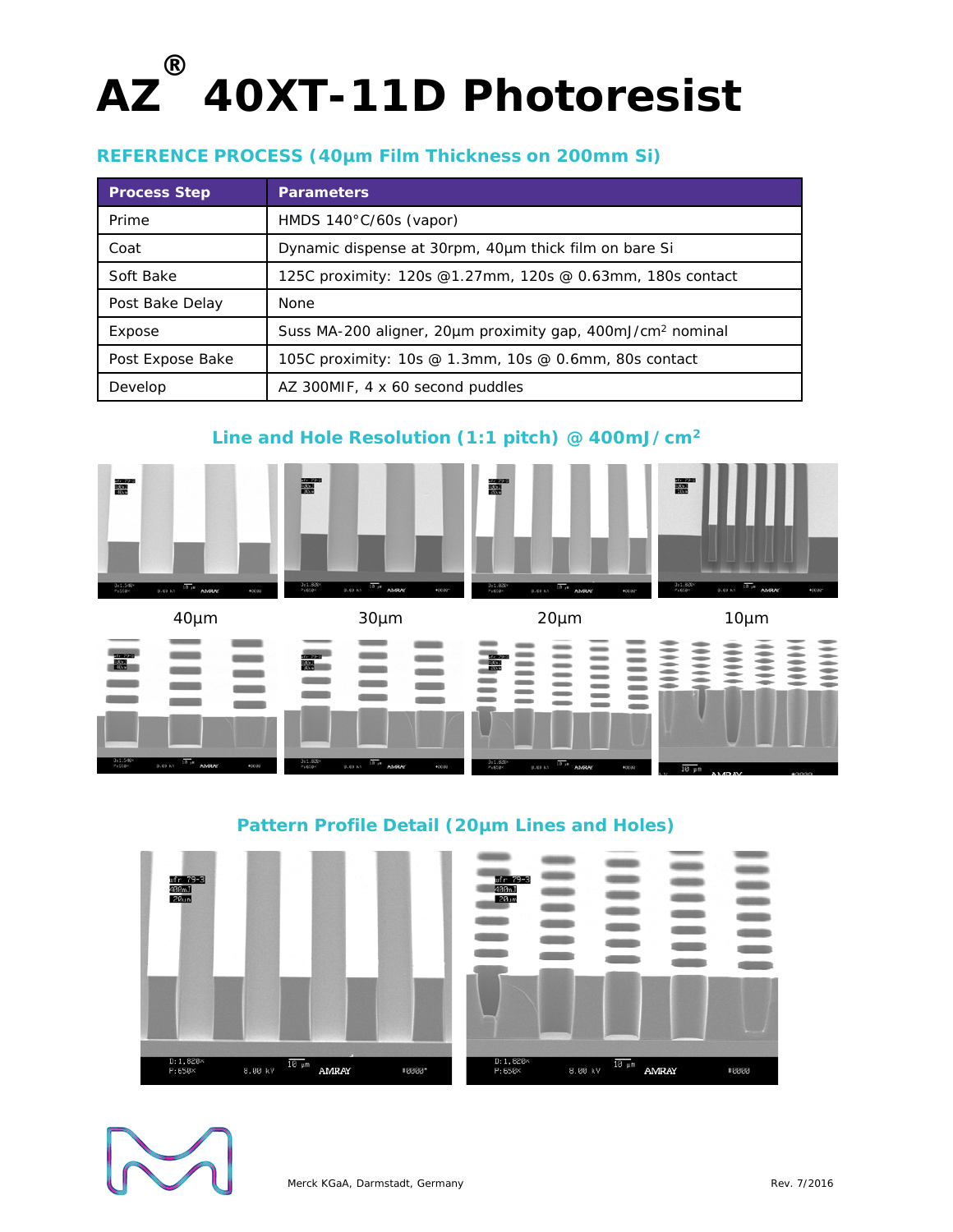**PROCESS WINDOWS (40µm film thickness on Si)** 



Coated thickness: 40µm on Si Soft Bake: 125C ramped proximity Expose: Suss MA-200, 20µm proximity gap Post Expose Bake: 105C ramped proximity Develop: AZ 300MIF 4x60s puddles

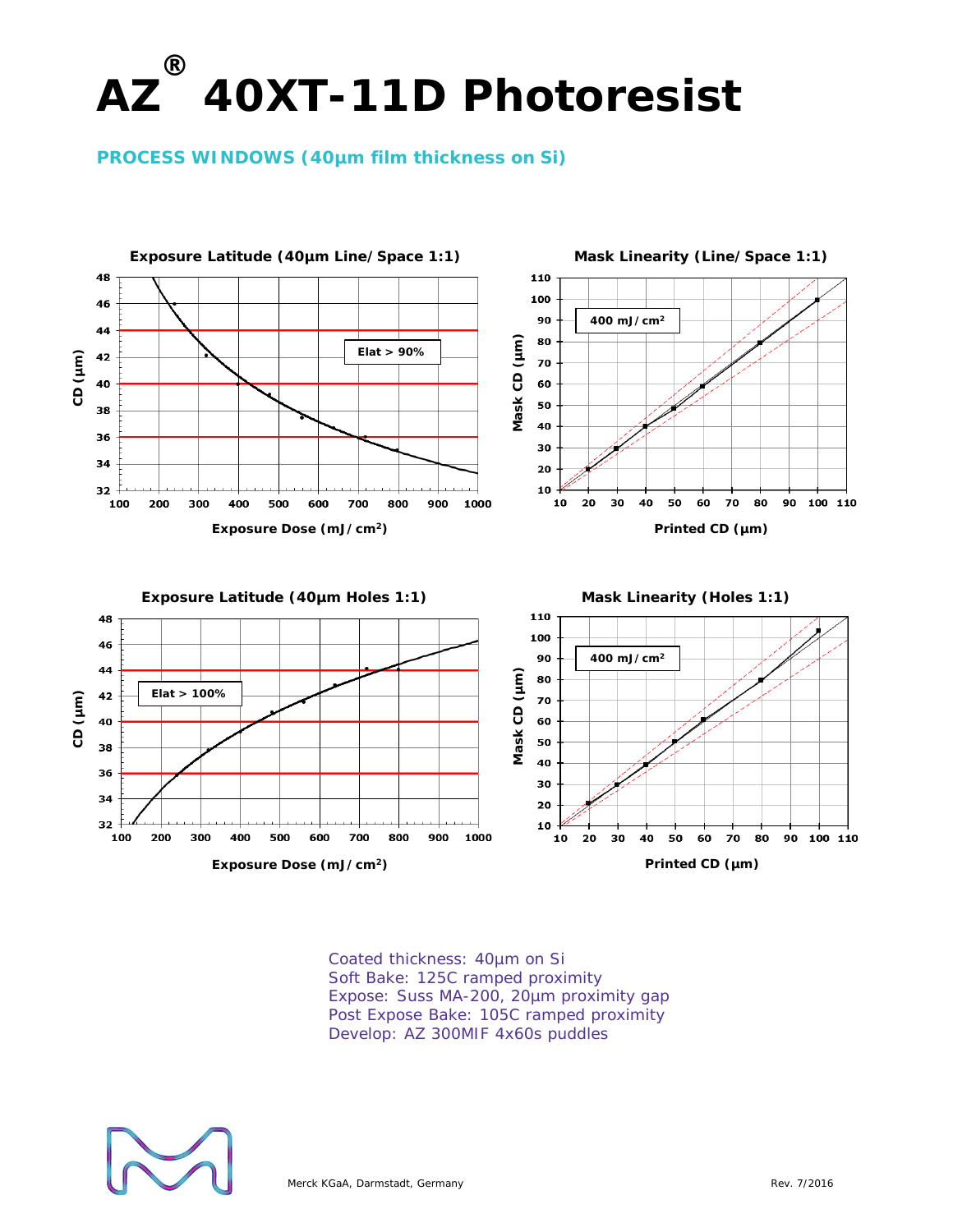#### **REFERENCE PROCESS (40µm Film Thickness on 200mm Cu)**

| <b>Process Step</b> | <b>Parameters</b>                                                      |
|---------------------|------------------------------------------------------------------------|
| Coat                | Dynamic dispense at 30rpm, 40um thick film on Cu                       |
| Soft Bake           | 125C proximity: 120s @1.27mm, 120s @ 0.63mm, 180s contact              |
| Post Bake Delay     | None                                                                   |
| Expose              | Suss MA-200 aligner, 20µm proximity gap, 900mJ/cm <sup>2</sup> nominal |
| Post Expose Bake    | 105C proximity: 10s @ 1.3mm, 10s @ 0.6mm, 80s contact                  |
| Develop             | AZ 300MIF, 3 x 40 second puddles                                       |

#### **Line and Hole Resolution (1:1 pitch) @ 900mJ/cm2**



#### **20µm Studs Post Cu Plate and Strip**



Resist Thickness: 40µm Hard Bake: 80°C/5 minutes Plate Time: 50 minutes Current Density: 1.5 ASD Strip: AZ 400T @ 55°C/10 minutes

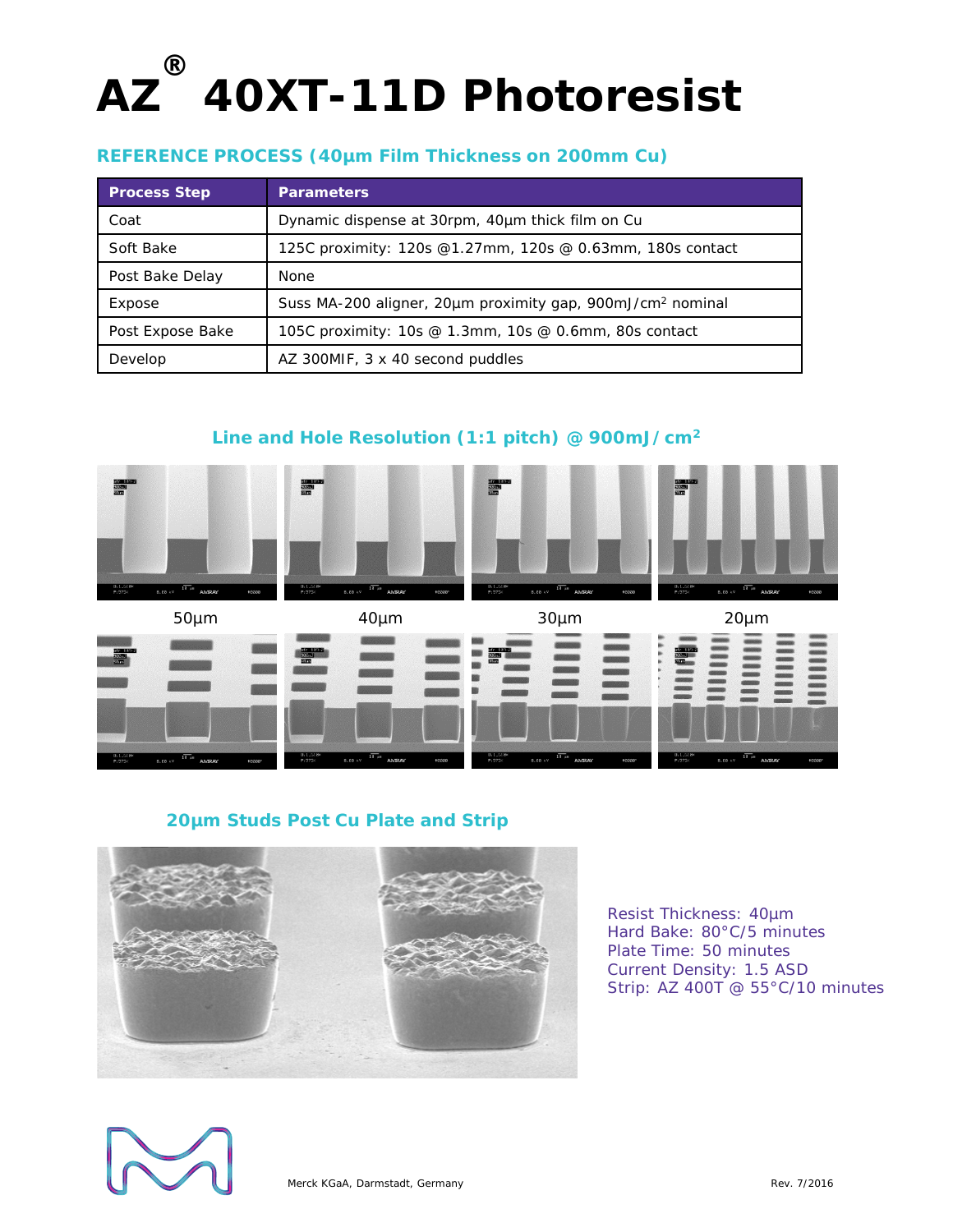#### **PROCESS WINDOWS (40µm film thickness on Cu)**



Coated thickness: 40µm on Cu Soft Bake: 125C ramped proximity Expose: Suss MA-200, 20µm proximity gap Post Expose Bake: 105C ramped proximity Develop: AZ 300MIF 3x40s puddles

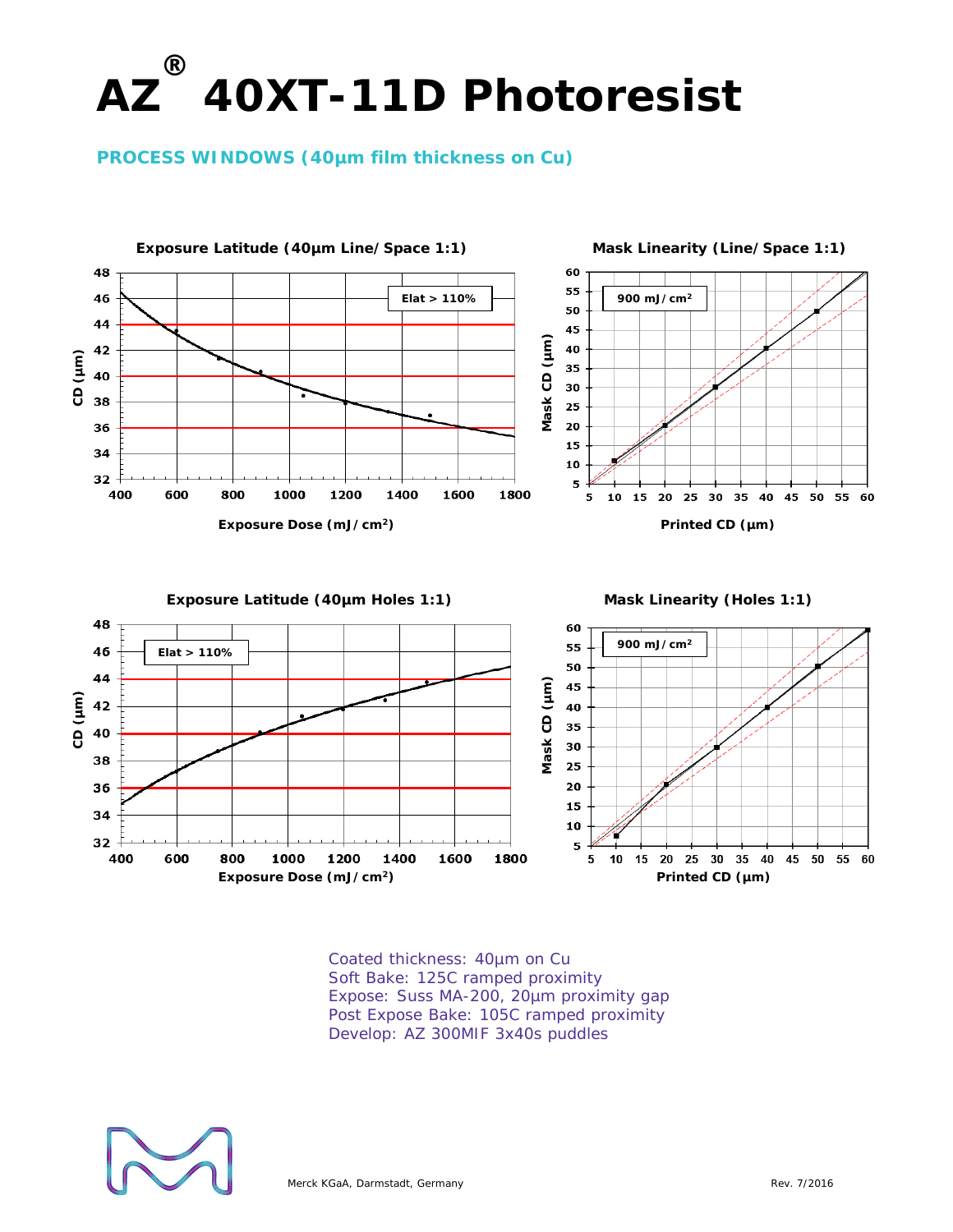#### **HIGH SPEED Cu PLATING PERFORMANCE**

| <b>Process Step</b>     | <b>Parameters</b>                                                       |
|-------------------------|-------------------------------------------------------------------------|
| Coat                    | Dynamic dispense at 30rpm, 45µm thick film on Cu                        |
| Soft Bake               | 125C proximity: 120s @1.27mm, 120s @ 0.63mm, 180s contact               |
| Post Bake Delay         | <b>None</b>                                                             |
| Expose                  | Suss MA-200 aligner, 20µm proximity gap, 1000mJ/cm <sup>2</sup> nominal |
| Post Expose Bake        | 105C proximity: 10s @ 1.3mm, 10s @ 0.6mm, 80s contact                   |
| Develop                 | AZ 300MIF, 3 x 45 second puddles                                        |
| <b>Plating Solution</b> | Enthone Microfab <sup>®</sup> 1000 Cu                                   |
| <b>Current Density</b>  | 300mA/cm <sup>2</sup>                                                   |
| <b>Plating Rate</b>     | $6 \mu m/min$ .                                                         |
| Strip                   | AZ 400T @ 70 $^{\circ}$ C/5 min.                                        |

#### **60µm Pads Before and After Photoresist Strip**



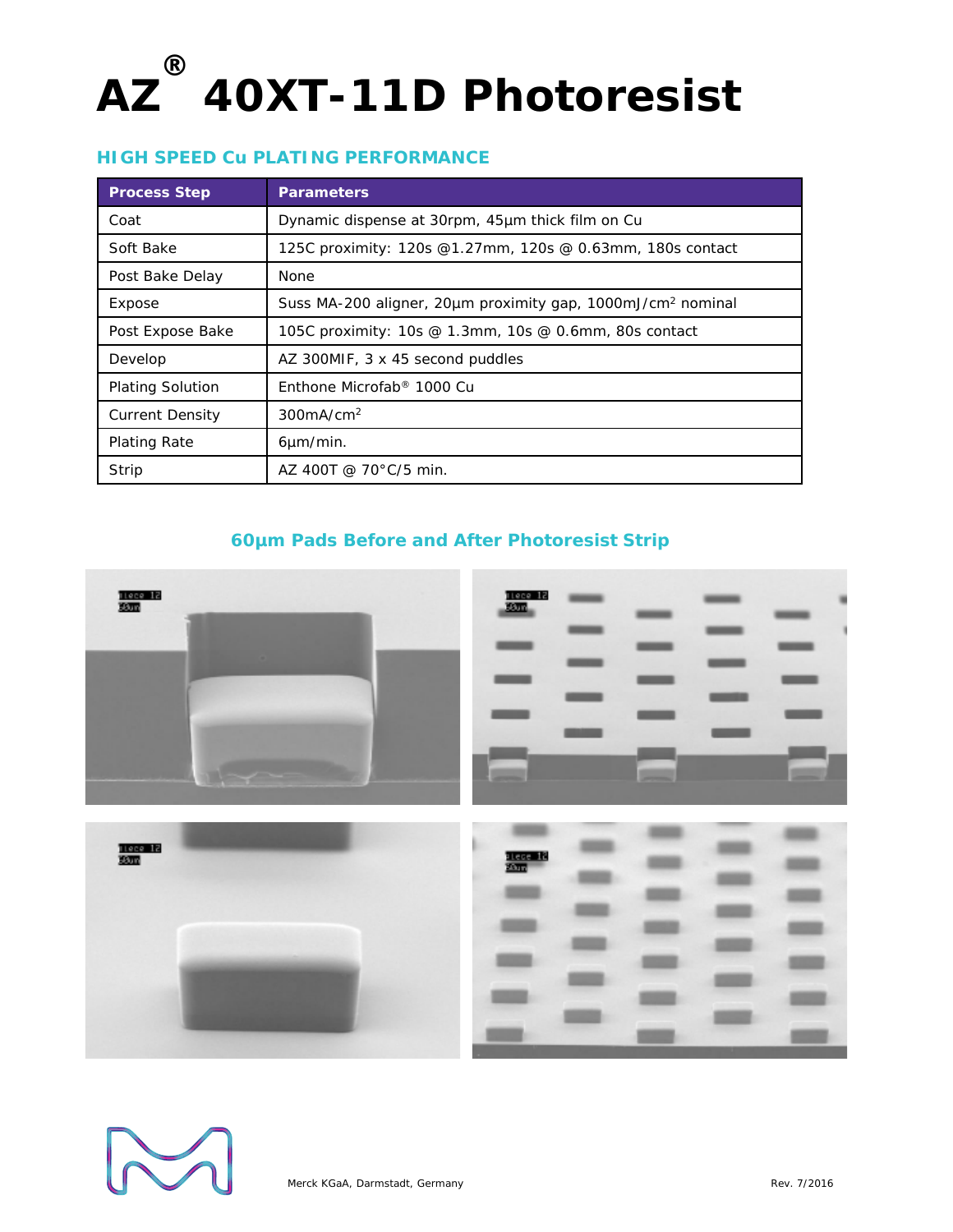#### **PROCESS CONSIDERATIONS**

#### **SUBSTRATE PREPARATION**

Substrates must be clean, dry, and free of organic residues. Oxide forming substrates (Si, etc.) should be HMDS primed prior to coating AZ 40XT. Contact your AZ product representative for detailed information on pre-treating with HMDS.

#### **SOFT BAKE**

Soft bake times and temperatures may be application specific. Process optimization is recommended to ensure optimum pattern profiles and stable lithographic and adhesion performance. Soft bake temperatures for AZ 40XT should be in the 115-125C range. Ramped temperature or plate proximity is required to prevent bubbling of the film due to rapid solvent evaporation.

#### **COATING**

As with all ultra-high viscosity materials, careful optimization of nozzle height, dispense rate, dispense volume, and spin parameters is necessary to prevent bubble/voids in the final film. To hand coat AZ 40XT, transfer a small amount of material into a small beaker with an integrated pour spout and wait for any bubbles to dissipate. Apply the photoresist by pouring directly from the beaker in close proximity to the wafer surface. Use of a pipette or dropper is not recommended. Final film thickness will be determined by the combination of spin speed and spin time. Refer to the example spin curve data for more information.

#### **EXPOSURE**

AZ 40XT requires exposure energy at the 365nm wavelength.

#### **POST EXPOSE BAKE**

A PEB is required for proper imaging of AZ 40XT. PEB temperatures and times may be application specific. As a general rule, PEB temperatures should be in the 100 to 110C range.

#### **DEVELOPING**

AZ 40XT photoresist is compatible with industry standard 0.26N (2.38%) TMAH developers. AZ 300MIF is recommended.

#### **HARD BAKE**

Hard baking (post develop bake) may improve adhesion in wet etch applications and improves pattern stability in dry etch processes. Hard Baking is typically not required for plating applications. Hard bake temperatures should be in the 80 to 85C range to ensure minimal thermal distortion of the pattern.

#### **STRIPPING**

AZ 40XT photoresist is compatible with industry standard solvent based removers. AZ 400T is recommended.